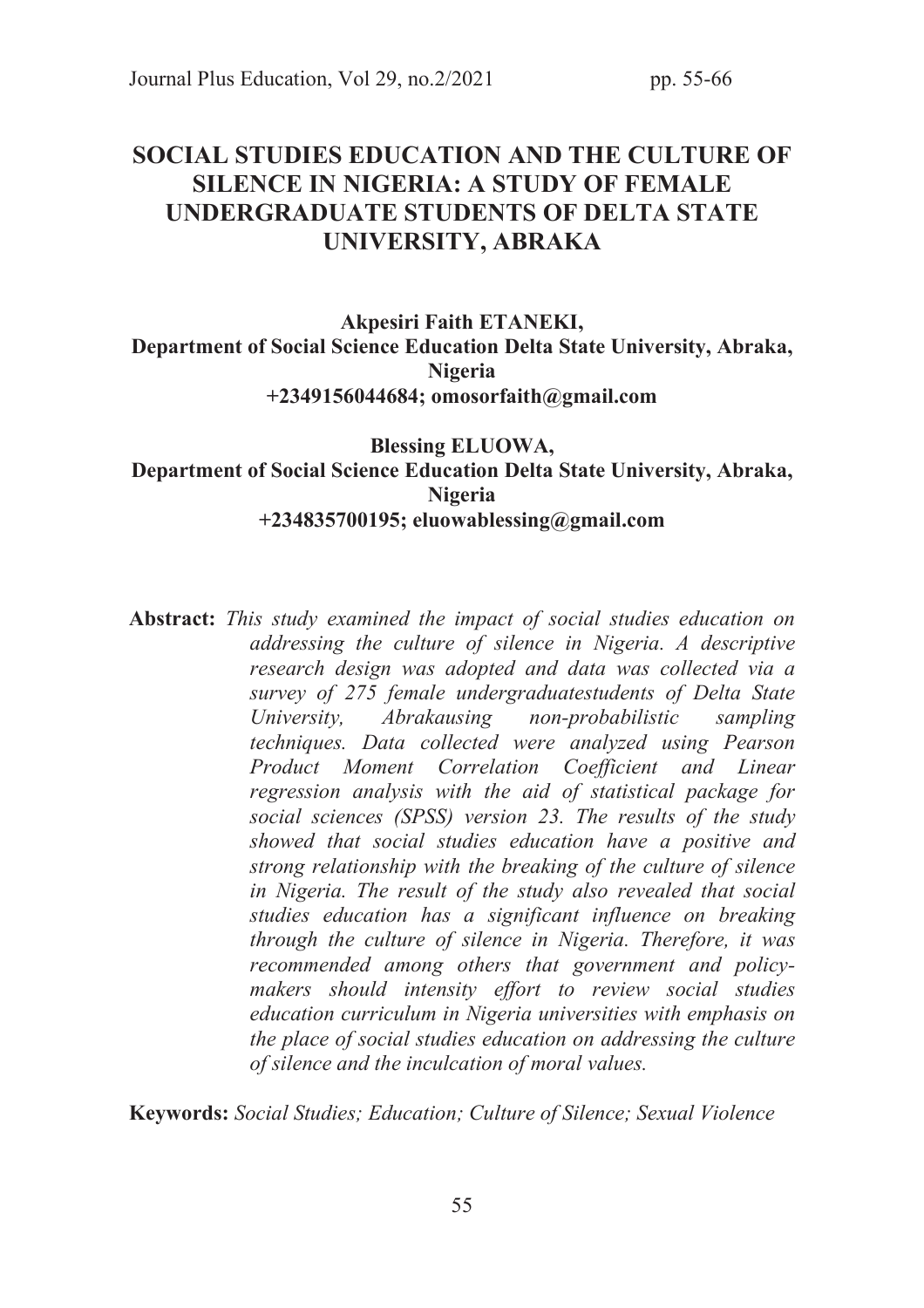### **Introduction**

Social studies education is subject designed to foster in learners better understanding of the cultural values that guide the interactions of man with his social and physical environment. Social studies is the most integrated of all subjects at the various levels of education and the most appropriate course of study I the university curriculum to meet the moral and cultural goals and foster national integration of the country. According to Njoku and Nwokah (2018, p. 249), social studies is "primarily concerned with human relationship. That is, how man in turn alters his environment to satisfy individual and group needs. It is about how man attempt to deal with certain pertinent problems, issues and questions arising from his use and misuse of his environment as well as how man draws upon his experiences to plan for the future". In the views of Poatob (2015, p.1), social studies "provide students with the knowledge, skills and ability they need in both their personal and public lives. Thus, social studies as a problem-solving discipline can partly achieve when students are equipped with the relevant information about the society in which they live and what happens in the world around them".

Obama, 2009 cited in Opoh, Edinyand and Ogbaji (2014, p 125) affirms that "we need the insights and critical thinking skills gained in history and social studies to fight poverty and homelessness, crime and discrimination, and to make out nation fairer and free. A nation that is tending towards growth and development must lay emphasis on a re-orientation and re-organization of institutions and a transformation of the people's welfare. Thus, the role of social studies education in engineering national development cannot be overemphasized.

However, Mezieobi, Fubara and Mezieobi (2013, p 210) noted that "social studies education in Nigerian schools, colleges and universities has failed in its educational mission in Nigeria" indeed, an enormous gap continues to exist between intended changes and actual practices in social studies education in Nigeria. This position was re-echoed by Osakwe (2012, p4) and Njoku and Nwokah (2018, p 254) that "social studies in Nigeria should begin to focus on restructuring and conceptualizing to make the subject more relevant to current challenges, events and developments in the country".

Awosusi and Ogundana (2015, p 35) averred that "the culture of silence contributed to the prevalence of sexual violence in Nigeria and factors such as fear of stigmatization, government policy, rape myths and poor response from law enforcement agents played prominent roles in preventing the sexually violated victims from reporting". In responding to the foregoing, Umaira (2017 p91) posits that "without proper guided or social studies education, girls and women are probably to face high levels of sexual abuse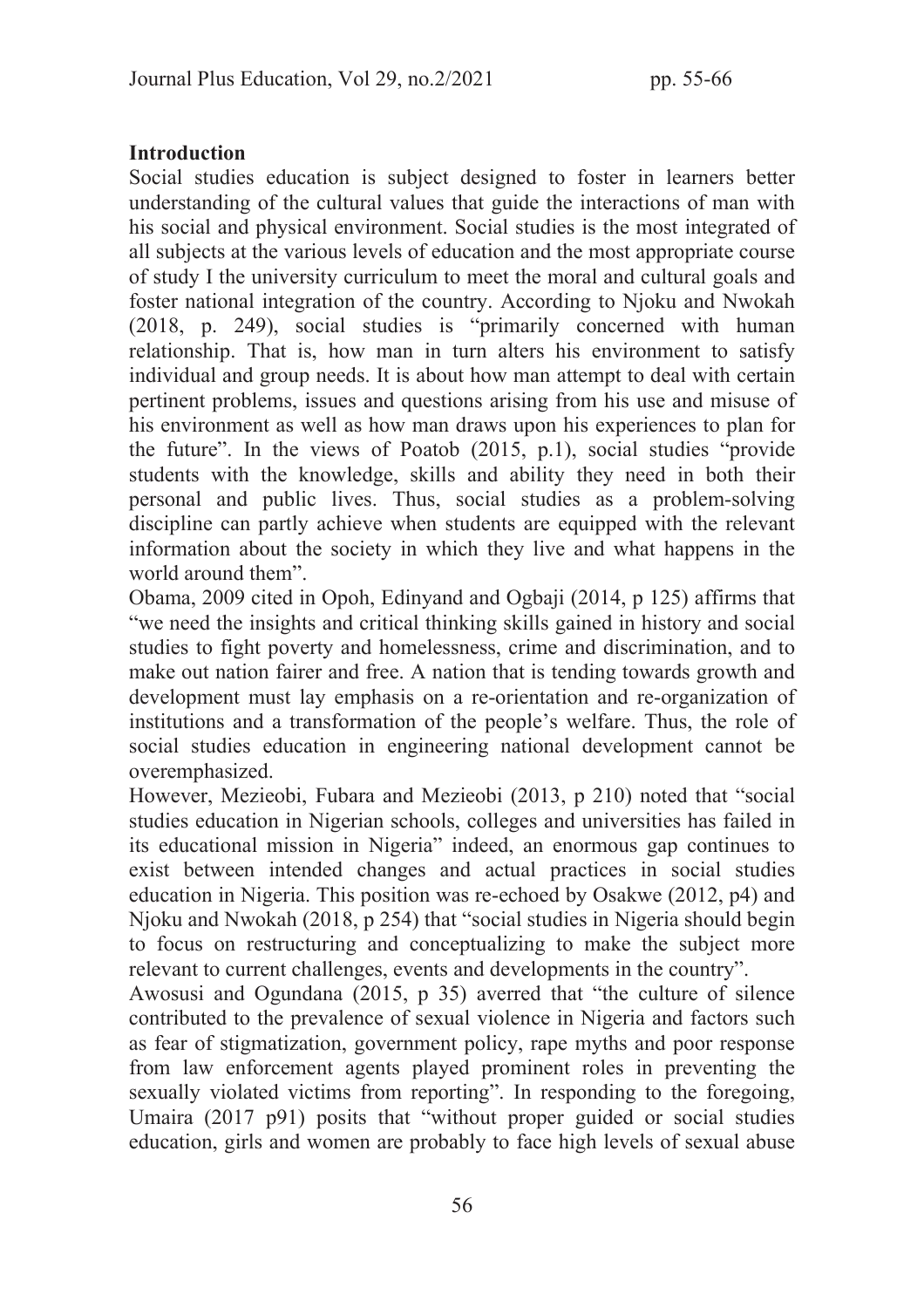and rape. At this point, one many ask, does social studies education has the capacity to break through the culture of silence in Nigeria? The answer to this question is the mainstream of this study using female undergraduate students of Delta State University, Abraka as case study.

## Review of Related Literature Social Studies Education

A good understanding of the concept of education will take us back in history to the origin of the world. The world 'education' originated from two latin words, 'Educere and Educare'. means to draw out or lead out, while 'educare means to nourish, bring up or raise" (Njoku&Nwokah, 2018, p 250). Education according to Osakoya, 2005 cited in Omieibi-Davids (2011, p 21), is "the leading out of the in-born powers and potentialities of the individuals in the society and acquisition of skills, attitudes and competencies necessary for self-realization and coping with life's problems. This definition connotes two things; the first is that individuals are born with certain innate qualities so that no one could be aid to be completely without any human or creative qualified. These individuals could be or not be aware of these innate qualities and thus, have to be helped to their utmost realization in order to be effective within the society and be useful to themselves. The second is that there are skills and qualities which the individuals need but does have them at the proper level, these they have to learn. The process of acquiring education to cope with life's challenges means that it equips us with knowledge and competencies to face the issues of everyday living".

Social studies as "a unique area of discipline is committed to transmitting and forming the values of citizens in Nigeria. Social studies has come to be accepted as a discipline that assists students to acquire the basic knowledge, skills and positive attitudes needed to be responsible citizens and contributing members of the society" (Alberta, 2000 cited in Opoh et al; 2014, p44). There is no acceptable definition of social studies as scholars hold different conceptions about the subject matter. However, a point on which most social studies authors agree is that the discipline is a study of the society having man as its central theme. According to Uche (1980, p17), "social studies is the field of study in which contents and purpose focus on relationship". Okobiah (1984, p3) conceptualize social studies as "an interdisciplinary approach to the study of human beings in group interrelations with their physical and social environments. Similarly, Dubey, Onyabe and Prokupek, 1980 cited in Awopetu (2001, p 128) sees social studies as "a process of education which utilizes the study of human life for the purpose of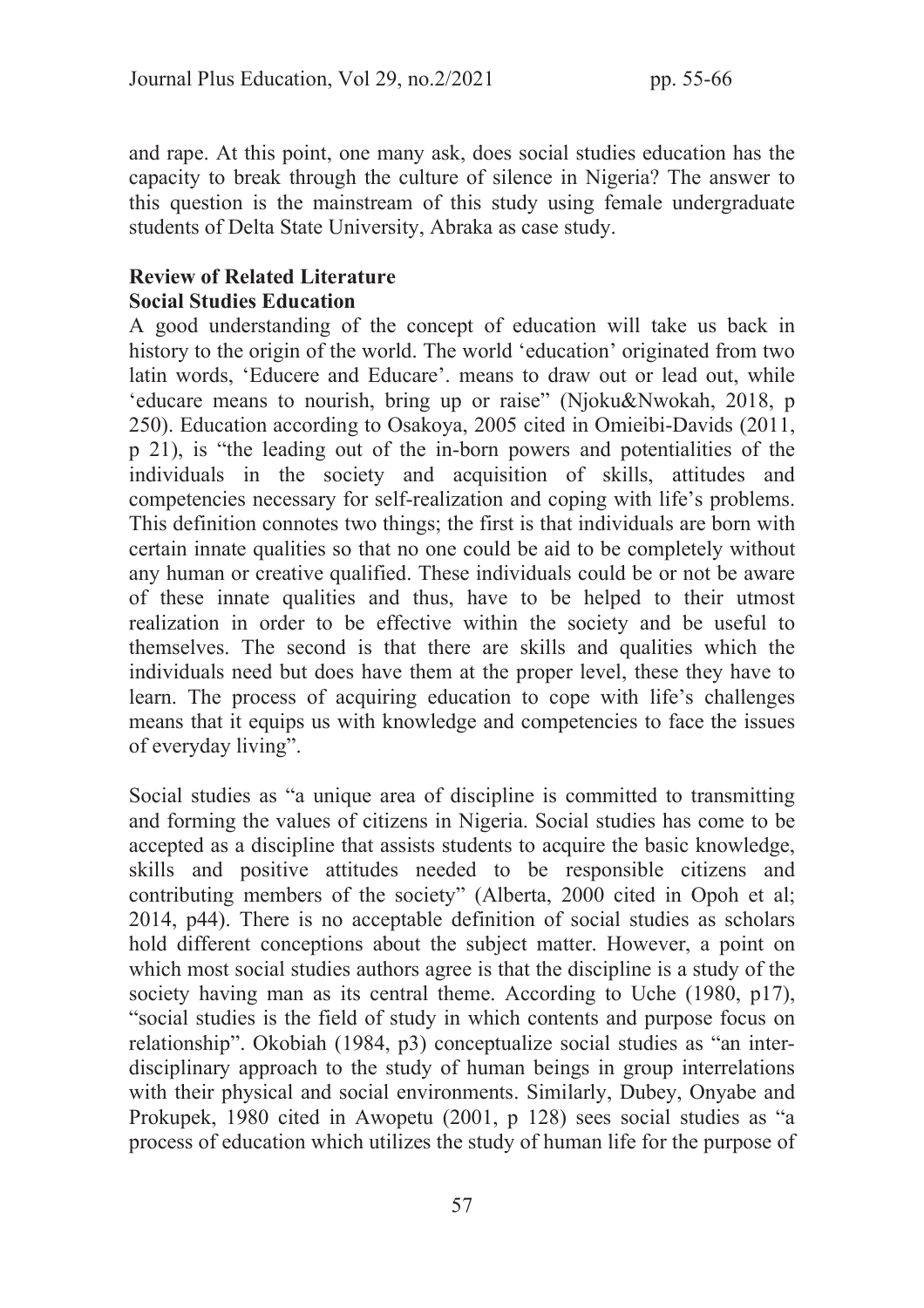giving students the opportunity to practice solving problems of crucial importance both for the individuals and the society. It deals with the reciprocal relationship existing between man with the tools, to solve the many problem facing him".

Njoku and Nwokah (2018, p 255) aver that "the introduction of social studies in Nigerian schools is as a result of the reflection of rapidly altering circumstances of social, economic and political situations within the country. The goals of social studies are concerned with rapid social change, changing values, general pluralism and other factors which today's students will eventually have to deal with". In the views of Opoh et al (2014, p 144), in the Nigerian context, the goals of social studies curriculum is the building of sound and balanced mind as a foundation for functional social education directed towards the development of intelligent, responsible and selfdirecting citizens. Integrating and dispensing social knowledge through the instrumentality of social studies curriculum is directed towards the following objectives: (i) self-confidence and initiatives, (ii) power of imagination and resourcefulness, (iii) desire for knowledge and continued learning (iv) sense of compassion for the less fortunate (v) sense of respect for and tolerance of the opinion of others and (vi) social values and attitudes such as cooperation, participation, interdependence, open-mindedness, honesty, integrity, obedience, diligence and trustworthiness". In the context of this study, social studies is a discipline design to help the young citizens solve social problems.

Therefore, social studies education according to Njoku and Nwokah (2018, p 254), "teaches as well as enlightens students on how to use knowledge and experiences to solve problems. It is culturally relevant and real; it is functional by inculcating specific social and practical skills; it is continuous and lifelong and it iscomprehensive and wholesome". Social studies education is presently taught in all colleges of education and universities in Nigeria,. Virtually all universities that offering social studies education award degree in social studies up to the Ph.D level. "The Social Studies Association of Nigeria (SOSAN) has been a very strong and formidable pressure group in the promotion of social studies education in Nigeria. The association has organized many seminars, conferences and workshops with the aim of promoting social studies and helping to mobilize the Nigerian citizenry to take active part in civic responsibilities and to show more patriotism to the course of the country. Other social studies organizations that have promoting the teaching of social studies in all tertiary institutions in Nigeria include the Social Studies Teacher association of Nigeria (SOSTAN) and the National Association of Social Studies Educators (NASSE).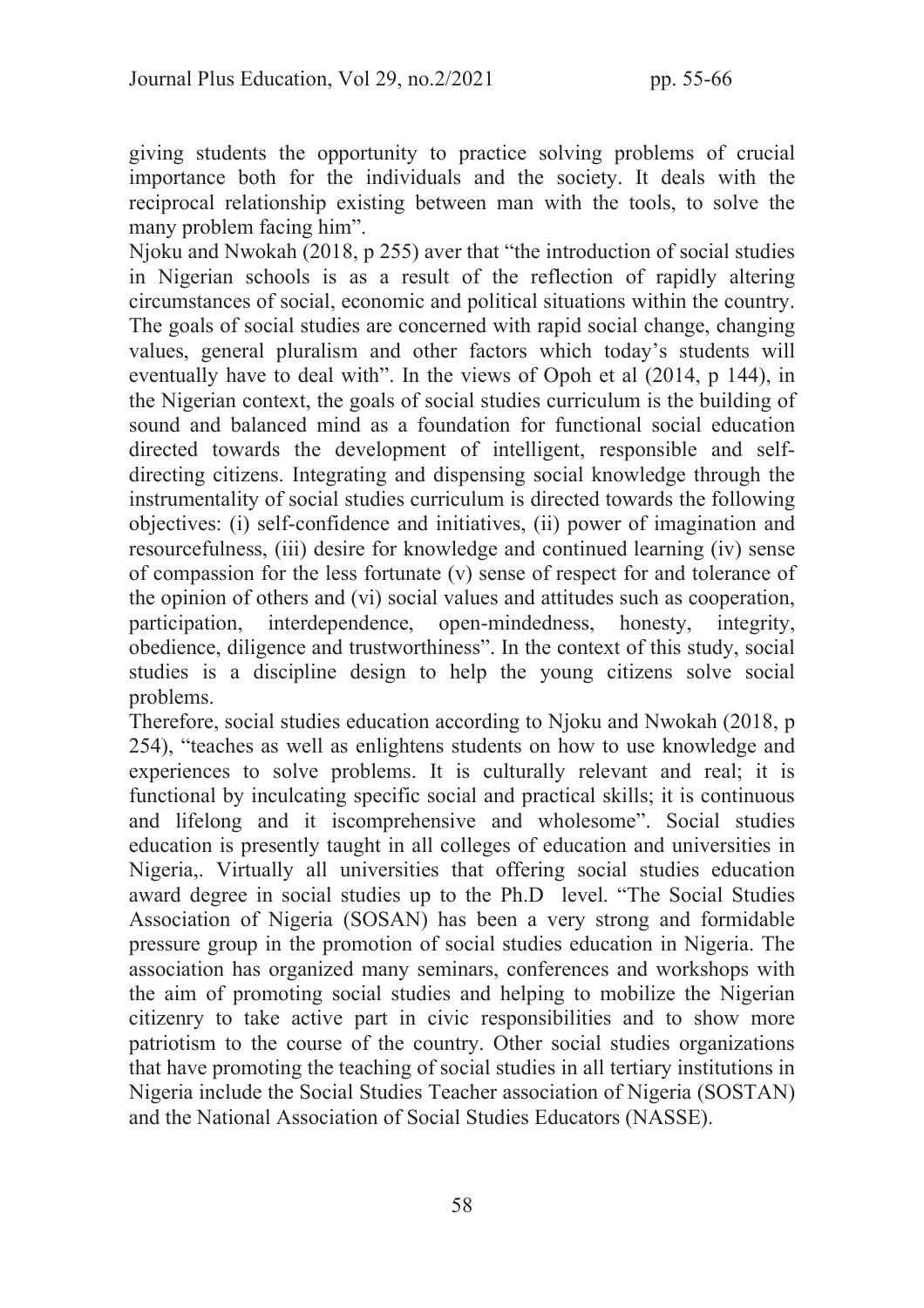#### Culture of Silence

Silence according to Basso (1970, p 213) is "a social construct. In some cultures, silence is seen as an accepted behavior while in others it is interpreted as a symbol of distress" Akoja and Anjorin (2020, p 8 ) posit that "the culture of silence is the behavior of a group of people that by unuttered agreement do not mention, discuss or acknowledge a particular subject. It is the act of keeping an unspoken agreement or make one not to speak about what happened to him or her" Malgorzata (2012, p 555) avers that "silence is link to fear of negative consequences both for the victim and the perpetrator as well as the perception that adults fail to act on reports". This figure further explains the views of Malgorzata the culture of silence.



Fig 1:*Silence is linked to fear and social norms*  Sources: *Author's construction, 2021* 

In supporting the foregoing, Awosusi and Ogundana (2015, p 31) affirm that "in Nigeria, reports from mass media have shown that the rate of sexual violence against children and women is on the increase. Despite the increase in the prevalence of sexual violence, reported incidence from observation is a tip of the iceberg, because many cases of sexual violence go unreported pointing to the fact that the available data on sexual violence may not be enough to estimate the true scale off the problem". Although not all women and girls keep silence, but most do because they are sad and uncomfortable about the subject if brought up or discussed around them, "Some victims do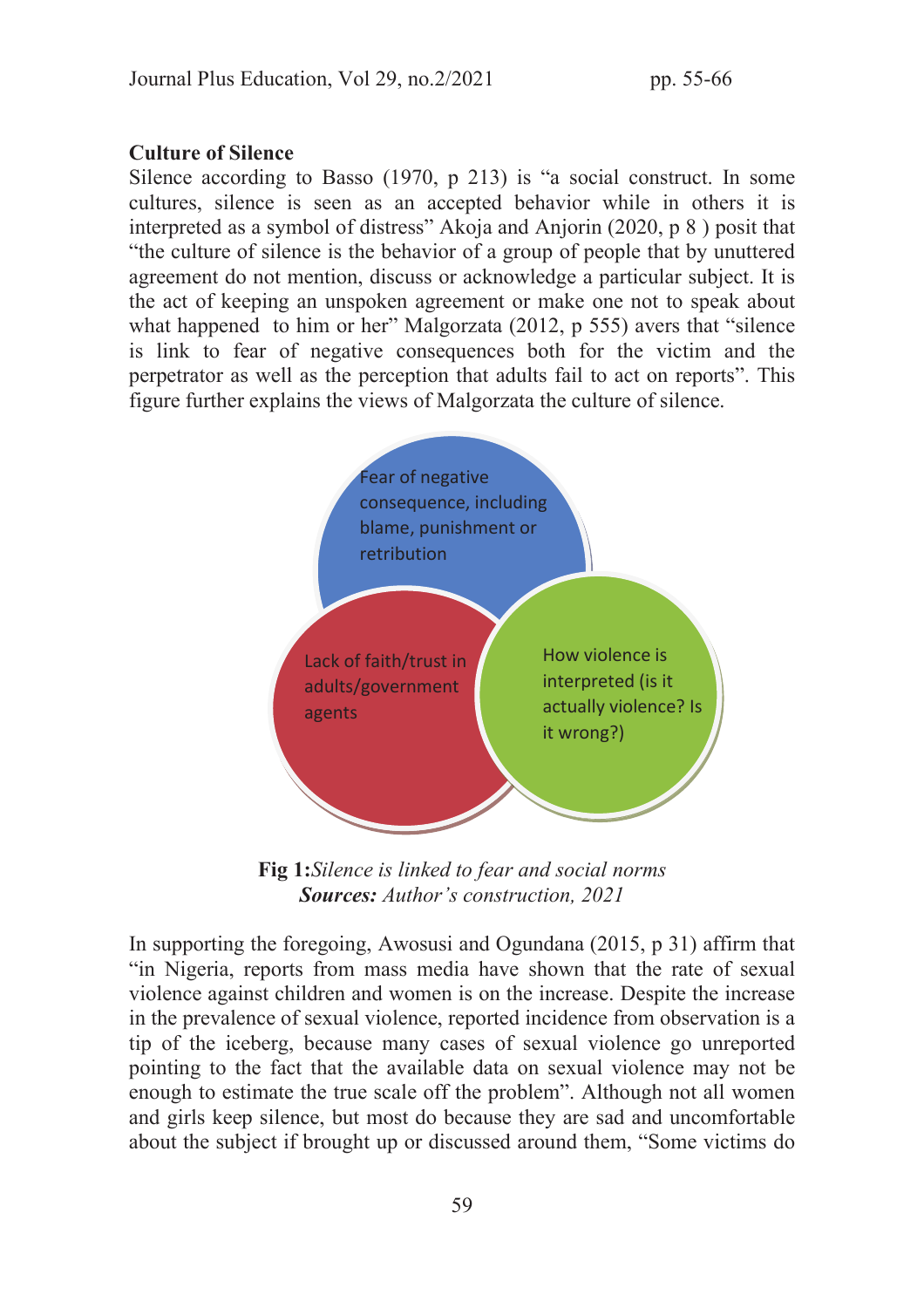not just feel used, they fear not being believed, they fear retaliation and shame. Young women and girls may be afraid that revealing a history of sexual violence will undermine their chances of marriage and victims may consider it futile to speak up if the state lacks appropriate judicial systems and measures to punish offenders adequately" (Eze, 2013, p 66), According to Decker and Sherman, 2016 cited in Akoja and Anjorin (2020, p 9), "women are mistreated and abused by people in power. It is so common for women to stay quite about assault cases and there is an assumption perpetrators have about the women not being given chances to speak which also strengthens their silence".

#### The Role of the Social Studies Education in Breaking the Culture of Silence

One of the major factors responsible for the prevalence of sexual violence across the world and Nigeria in particular is the culture of silence and the negative social norms are responsible for the growing culture of silence among women and girls which social studies education can play an active role in shaping. In Nigeria, "many sexually traumatized victims seem to find it difficult to disclose the incidence or the assailant because of the need to protect their identity. Documentation is an important aspect in combating sexual violence, but it is disheartening that many sexual assaulted victims do not report to allow for proper documentation. It is the right of sexually violated victim to choose whether to report or not but one should not be ignorance of the fact that reporting sexual assault will enhance and strengthen prosecution of the perpetrators. Various factors may influence the disclosure of sexual violence such as inadequate and inappropriate sexuality socialization or sexual abuse prevention within the culture and families of a young girl or a child may affect the disclosure of sexual violence in adulthood" (Awosusi & Ogundana, 2015, pp 33-34). Presently, there are vast numbers of social ills among teenagers and youths worldwide, including Nigeria. Teenagers are facing similar social ill such as drug abuse, abortion, bullying, free sex, alcohol problems among others. In Nigeria, some predominant social issues include rape, drug abuse, robbery, cultism, alcohol problems, abortion and other immoral acts. Nigerian society is deteriorating little by little, the high degree of social problems in Nigeria calls for urgent review of our education, particularly social studies education to realize the primary aims and objectivesfor which education isintended. Therefore a continuous nurturing of moral values through social studies education will make individuals responsible to themselves, their environment and the nation at large" (Kabir, 2014, pp 6-7).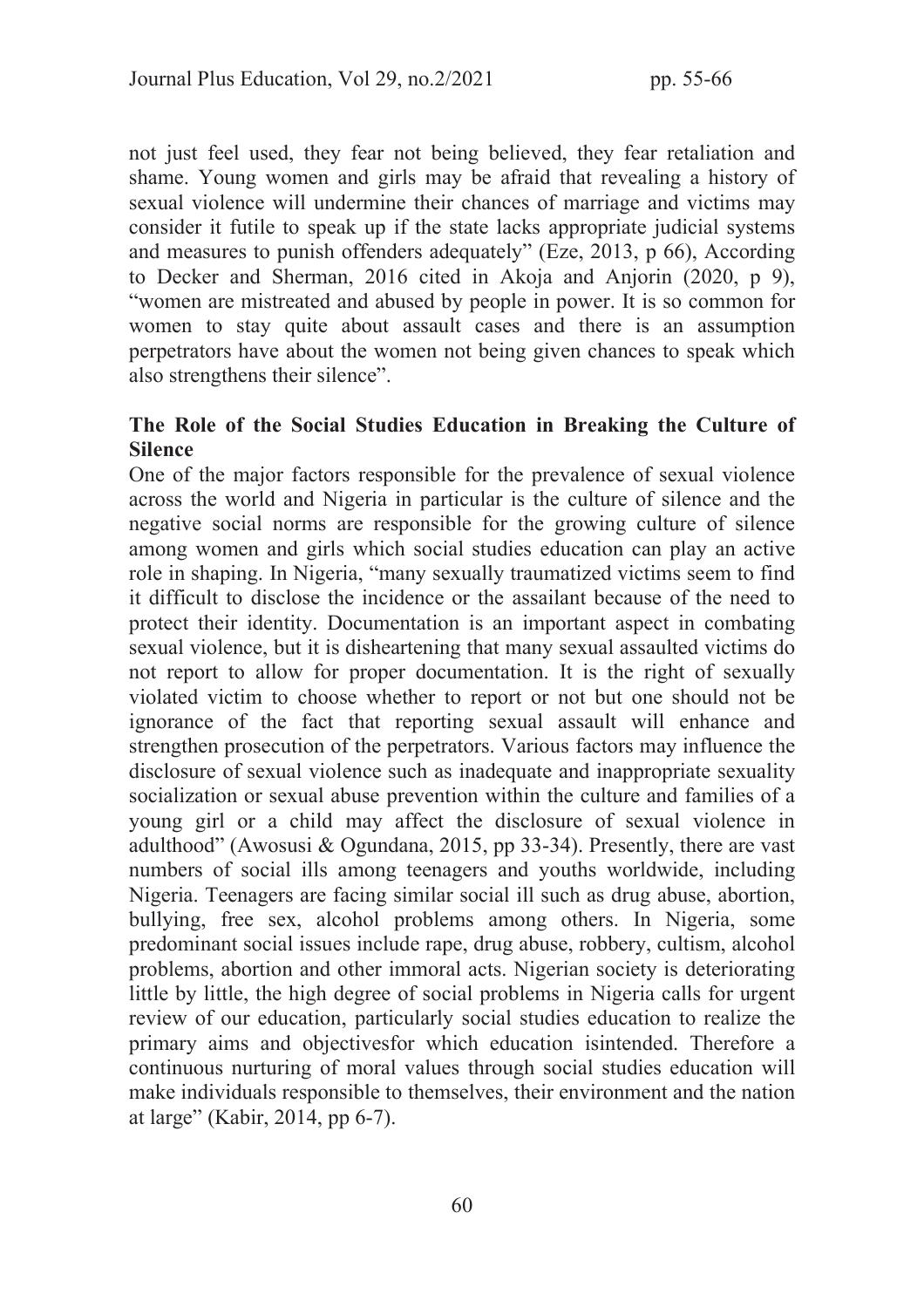The "culture of silence has aggravated the social problems partly from humiliation and intimidation of the victim by the police as well as embarrassment of the public acknowledgement; the situation including being ostracized by those who consider rape as bringing dishonor to a women's family and community. This culture of silence reinforces the stigma already attached to the victim rather than to a perpetrator, as the dominant perception is that, girls or women have provoked the abuser to attack, victims in many of the incidence are unwilling to testify about their experiences. The longterm effects of rape depend largely on the individuals ego, strength, social support system and the way she was treated as a victim" (Umaira, 2017, p. 90). The "high degree of social problem rampant among the youths and teenager can be reduced through a concerted effort involving different stakeholders through public enlightenment campaigns and social studies education, social, cultural and religious meeting as well as the mass media" (Eze, 2013, p 67).

Liu and Fahmy (2011, p 47) suggest that "social studies education is needed to achieve the goals of breaking the culture of silence. One of the ways in which social studies education can do this is to create awareness and empower women in order to bridge knowledge gaps on sexual violence". Social studies education plays an active role by creating awareness, improving knowledge and changing attitude of citizenry which most times discharged various anti-social behaviours and encourage the breaking of the culture of silence. Uchechukwu (2011, p 12) submits that "social studies education has the capacity of inculcating cultural values and breaking the culture of silence in Nigeria, Africa and across the globe". Adediran and Onifade (2013, p 43) posit that "social studies education helps students demonstrate critical thinking and inquiry skills with which they process information to solve a wide variety of social problems". Similarly, Njoku and Nokah (2018, p 255) concludes that "the goals of social studies education are concerned with rapid social change, changing values, general pluralism and other factors with which today's students will evetiually have to deal with including the culture of silence, in this era of political and social mobilization for a greater happier and more just tomorrow, no school subject can be more relevant than social studies education". In their study Valls, Puigvert, Melgar and Garcia-Veste (2016, p 1537) exploring "the issues of silence in Spanish Universities found that 62% of the students known or have experienced sexual assault in the school environment while 13% could identify violent situations. They identified two main challenges contributing to the problem as under-reporting of crimes due to fear, stalking, threats and refusing to acknowledge or identify violent situations. They advocate for social studies education as an intervention and support for education as an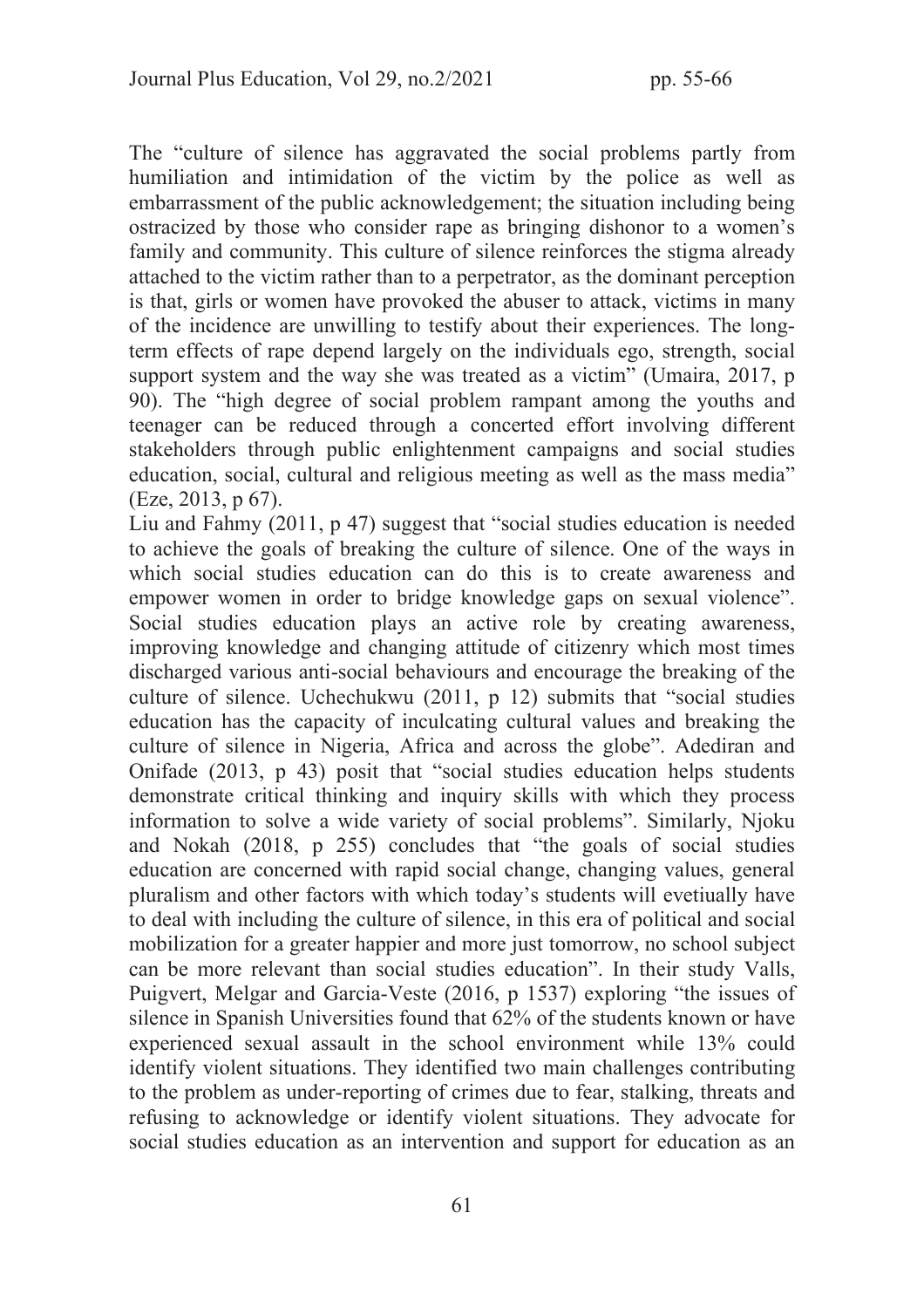intervention and support for victims". Therefore, one way to break the culture of silence and discourage the rise in rape and assault is through women and girls' participation in continuous social studies education.

#### TheoreticalFramework

In an attempt to place this study in its proper perspective, the need for a theoretical framework of analysis is very fundamental. The theoretical framework of analysis adopted in this study is the spiral of silence theory. The theory formulated by Kennamer (1990) has the central premise that people fear rejection and social isolation, the more they perceive they are in the minority on social issues, the more silence they will be on such issues. The spiral of silence theory "underscores the danger associated with the increasing pressure people feel which makes them hide their views or feelings when they think they are in the minority; this may be worsened by the fear of reprisal or vengeance by those who hurt them" (Awosusi  $\&$ Ogundana, 2015, p 34). The "risk of stigmatization and rejection of survivors impose a culture of silence, preventing women and girls from reporting crime against them (Bowen & Blackmon, 2003, p 1394). Shoemaker, Breen and Stamper (2000, p 79) study on "the fear of social silence to test the fear of isolation assumption in relation to the spiral of silence theory and opinion formation. The results of their study among others showed that the fear of isolation comes with social anxiety". In the final analysis, relevance of the spiral of silence theory to this study is based on its ability to justify that the fear whether one would receive desired support or not could be an essential factor in breaking the culture of silence. Victims of sexual violence are often silent due to the fear of stigmatization, fear of who to trust among law enforcement agencies and agents, fear of whether they will have fair hearing and judgment including the fear of fund needed to push their case through at the court.

In line with the literature review, the following objectives and null hypotheses were formulated for the study.

### Objectives of the Study

Specifically, this study sought to:

- i) examined the relationship between social studies education and the breaking of the culture of silence in Nigeria
- ii) investigated the extent to which social studies education influence the breaking of the culture of silence in Nigeria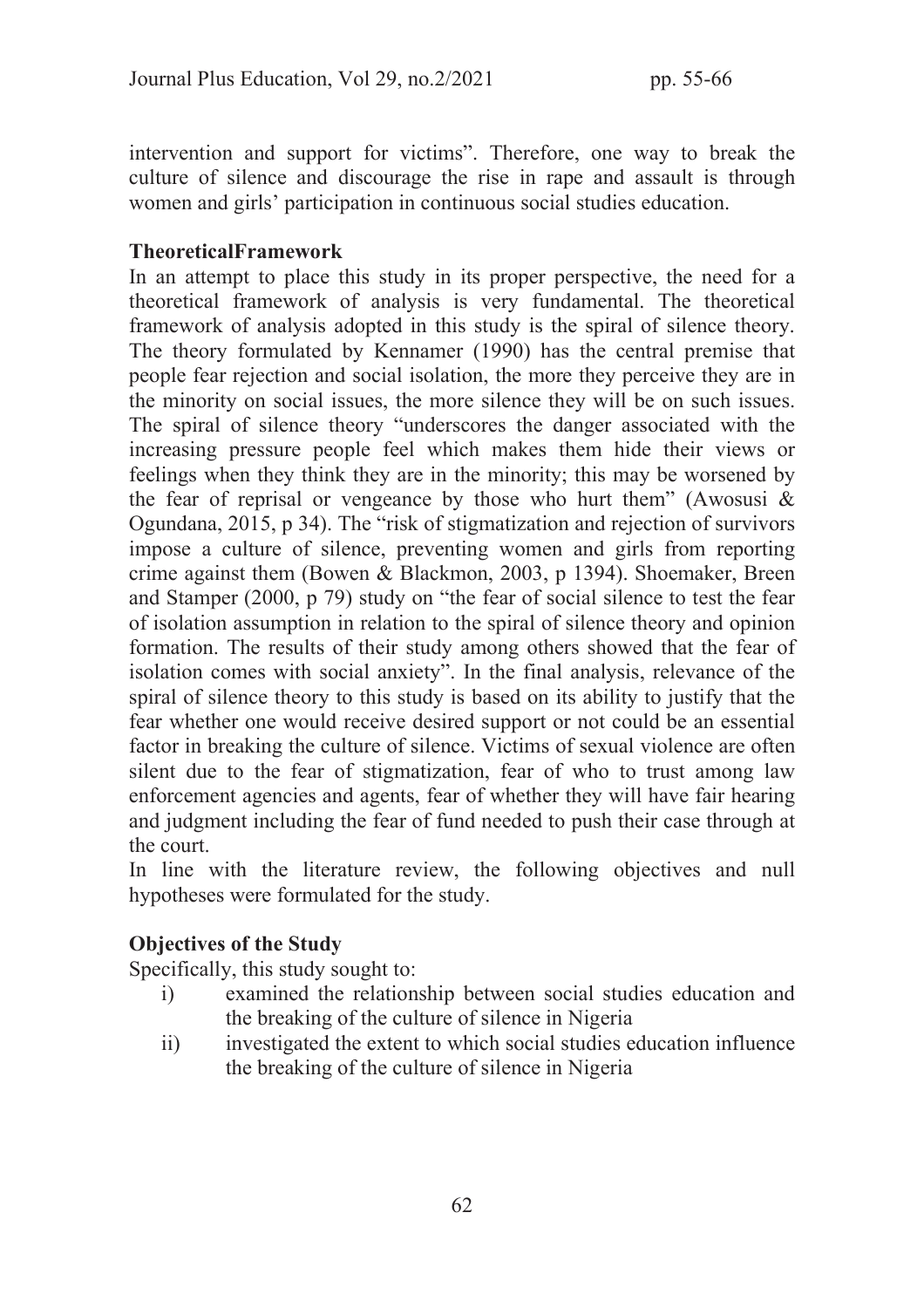# Hypotheses of the study

The following null hypotheses were formulated for testing:

H1: There is no significant relationship between social studies education and the breaking of the culture of silence in Nigeria

H2: There is no significant social studies education influence the breaking of the culture of silence in Nigeria.

#### Methodology

This study adopted a survey research design and data was collected via a survey of 275 female undergraduate students of Delta State University, Abraka using non-probabilistic sampling techniques comprising of purposeful and convenience techniques. A questionnaire was used to gather the primary data. The questionnaire consisted of 15 items structured along a 5-points likert type scale which ranks responses on a scale of (i) strongly disagree (SD) and (5) strongly agree (SA). Out of the 275 copies of questionnaire administered, 193 were retrieved and analysed given us a response rate of 70%. The study was validated using content and construct validity tests to ensure that the questionnaire items were appropriate and relevant to the objectives of thee study. A pilot study was also conducted to pre-test the instrument and Cronbach alpha method was used to establish the internal consistency of the items and the results showed coefficients of 0.813 and 0.824, which satisfied the general recommended level of 0.70 for the research indicators (Cronbach, 1981). Data collected were analyzed using Pearson Product Moment Correlation Coefficient and linear regression analysis with the aid of statistical package for social science (SPSS) version 23.

### Results of the Study

# Table 1: Correlation Matrix

| <b>Variables</b>                     |       |                      |                                                       | <b>Social</b><br><b>Education</b> | <b>Studies</b> | <b>Breaking</b><br>culture of silence | - of | the |
|--------------------------------------|-------|----------------------|-------------------------------------------------------|-----------------------------------|----------------|---------------------------------------|------|-----|
| Social<br>Studies                    |       |                      | Pearson Correlation                                   | -1                                |                | $0.733***$                            |      |     |
| Education                            |       | Sig. $(2$ -tailed) N |                                                       |                                   |                | 0.005                                 |      |     |
|                                      |       |                      |                                                       |                                   |                | 193                                   |      |     |
| Breaking                             |       |                      | of the Pearson Correlation                            | $0.733***$                        |                |                                       |      |     |
| culture of silence                   |       | Sig. $(2$ -tailed) N |                                                       | 0.005                             |                |                                       |      |     |
|                                      |       |                      |                                                       | 193                               |                | 193                                   |      |     |
|                                      |       |                      | **Correlation is significant at 0.05 levels (2tailed) |                                   |                |                                       |      |     |
| <b>Source: SPSS version 23, 2021</b> |       |                      |                                                       |                                   |                |                                       |      |     |
| <b>Linear Regression Analysis</b>    |       |                      |                                                       |                                   |                |                                       |      |     |
| Table 2: Model Summary <sup>b</sup>  |       |                      |                                                       |                                   |                |                                       |      |     |
| <b>Model</b>                         | R     |                      | $\mathbb{R}^2$                                        |                                   | $Adj-R^2$      | Std. Error<br>estimate                |      | of  |
|                                      | 0.583 |                      | 0.410                                                 |                                   | 0.386          | 0.172                                 |      |     |

i) Predictors: (constant), social studies education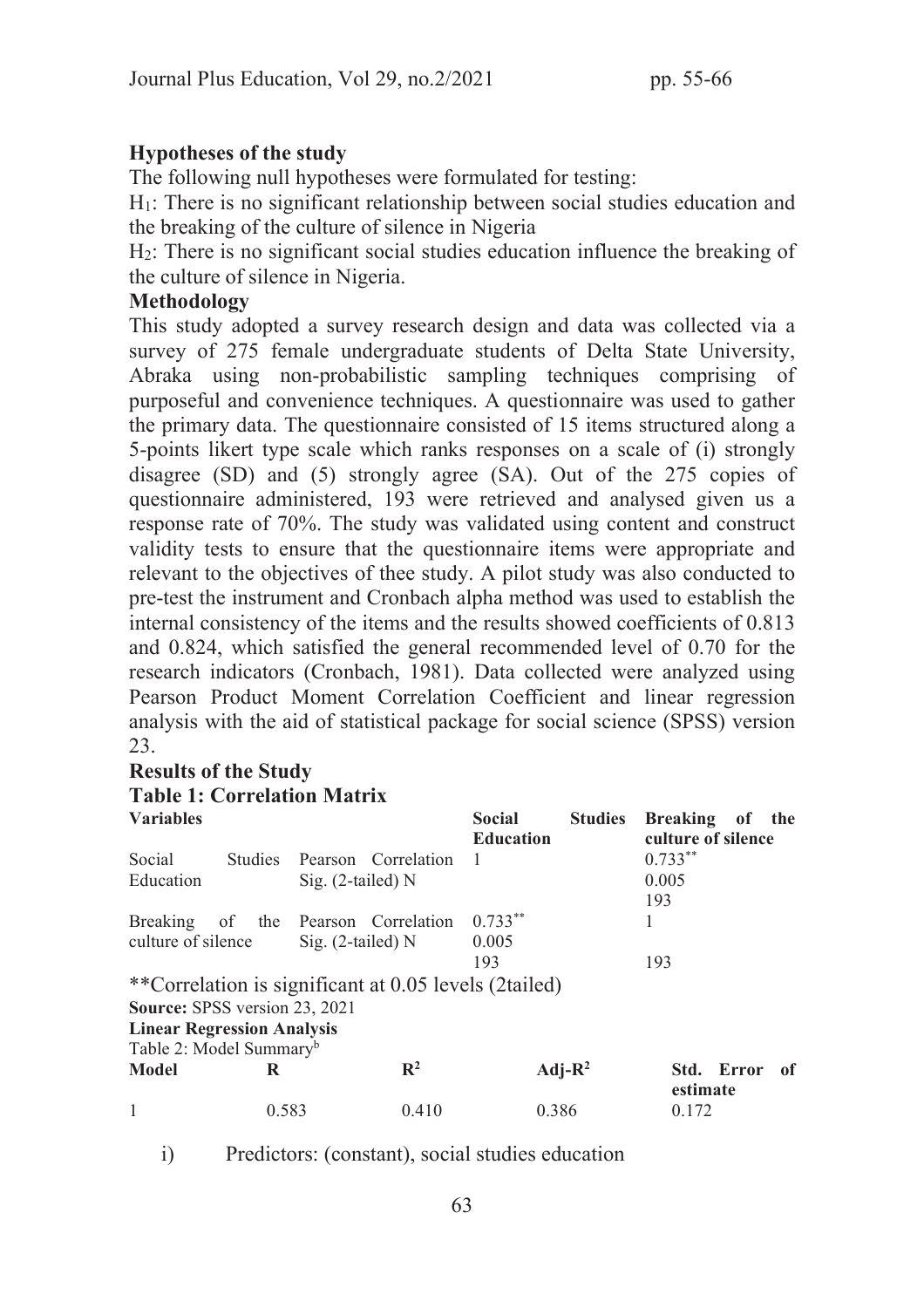|                             | Dependent variable: breaking of the culture of silence<br>11) |             |       |                |                    |        |                       |     |  |  |  |  |  |
|-----------------------------|---------------------------------------------------------------|-------------|-------|----------------|--------------------|--------|-----------------------|-----|--|--|--|--|--|
|                             | Source: SPSS version 23, 2021                                 |             |       |                |                    |        |                       |     |  |  |  |  |  |
| Table 3: ANOVA <sup>a</sup> |                                                               |             |       |                |                    |        |                       |     |  |  |  |  |  |
| <b>Model</b>                |                                                               | Sum of Mean |       | Df br          | Coefficient f-stat |        | Sig                   | D.W |  |  |  |  |  |
|                             |                                                               | square      |       |                |                    |        |                       |     |  |  |  |  |  |
|                             | Regression 28.317 3.291                                       |             |       | $\overline{3}$ | 0.138              | 21.450 | $0.005^{\rm b}$ 1.921 |     |  |  |  |  |  |
|                             | residual                                                      | 17.593      | 0.515 | 187            |                    |        |                       |     |  |  |  |  |  |
|                             | Total                                                         | 45.910      |       | 190            |                    |        |                       |     |  |  |  |  |  |

i) Predictors: (constant), social studies education

ii) Dependent variable: Breaking of the culture of silence

Source: SPSS version 23, 2021

#### Discussion of Results

Table 1 shows the correlation between social studies education and breaking of the culture of silence in Nigeria. Thereexists a significant positive relationships between the predictor and dependent variables ( $r=0$ ,  $n=193$ ,  $\&$ p< 0.05). This implies that social studies education has a positive relationship with the breaking of the culture of silence in Nigeria. Therefore, the null hypothesis is rejected. Table 2 shows  $R^2$  value of 0.583 which revealed that social studies education independently account for 58.3% of the variation in breaking of the culture of silence in Nigeria. The coefficient of 0.138 in table 3 further indicated that a one percent increase in social studies education results in 13.8% increase in breaking of the culture of silence. The F. statistics of 21.450 revealed that the model is statistically significant at 0.05 significant levels. The Durbin-Watson statistics of the model which shows 1.921 implies absence of serial autocorrelation in the regression analysis. Therefore, the results among others showed that there is strong and positive relationship between social studies education and the breaking of the culture of silence in Nigeria. Also, the results revealed that social studies education exert a positive and statistically significant influence on the breaking of the culture of silence in Nigeria. These findings are in agreement with the views of Liu and Fahmy (2011), Adediran and Onifade (2013), and Valls et al (2016).

#### Conclusion and Recommendations

While the study focused on how social studies education has been effective in creating awareness changing students' attitude, improving their knowledge and discouraging the culture of silence in Nigeria, it cannot be concludes that social studies education can address completely the culture of silence. The study acknowledged the capacity of social studies education in breaking of the culture of silence among female undergraduates of Delta State University, Abraka. Therefore, it is not surprising that the study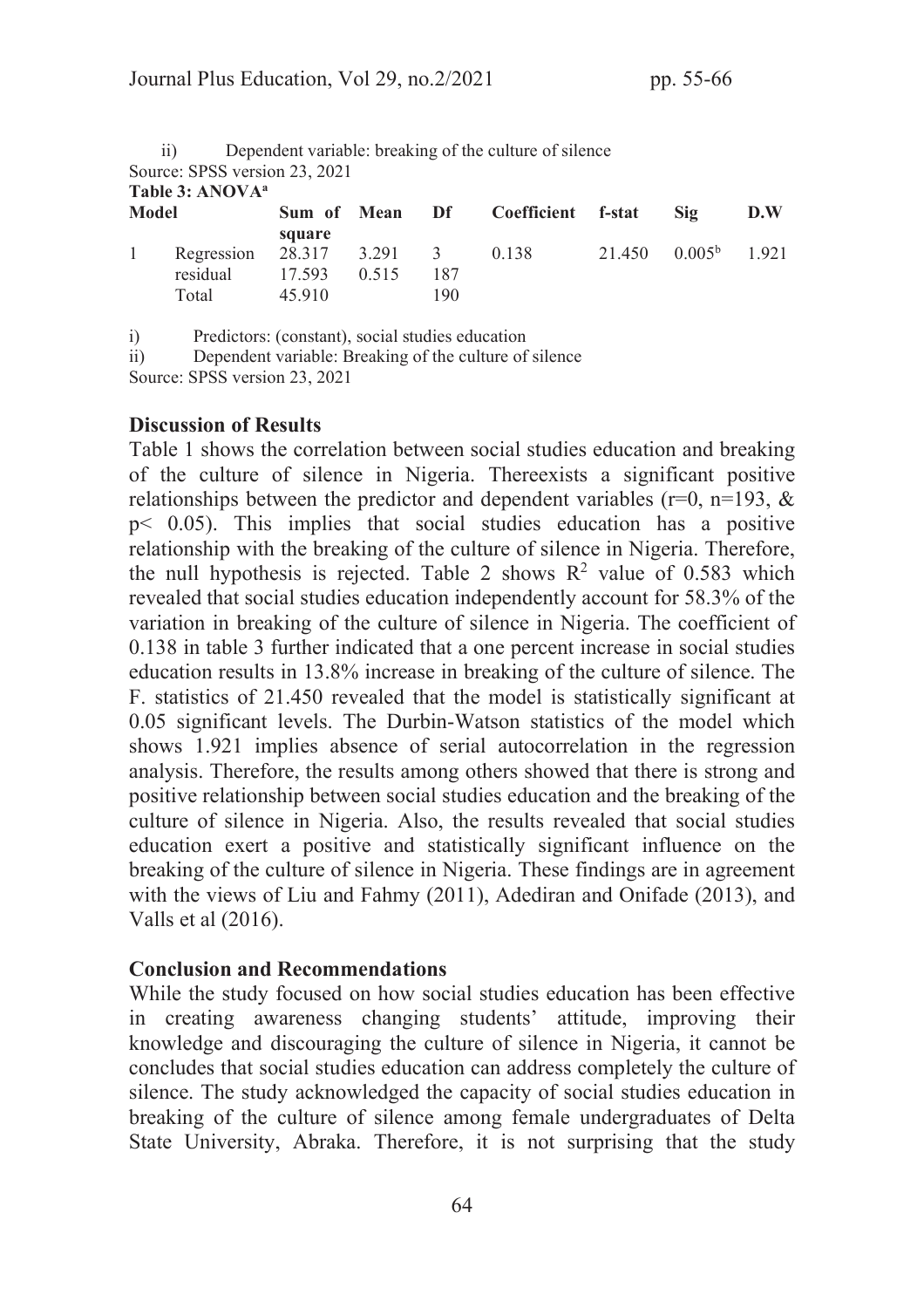revealed that social studies education has a positive influence on the breaking of the culture of silence in Nigeria. Also, the relationship between social studies education and the breaking of the culture of silence was confirmed. Based on the findings of this study, the following policy recommendations were made:

- 1. Government and policy makers should intensify effort to review socials studies education curriculum in Nigerian Universities with emphasis on the place of social studies education on addressing the culture of silence and the inculcation of moral values
- 2. The women and girls population should be educated to dispel many of the rape myths that hinder them from reporting sexual violence
- 3. For social studies education to realize its ultimate goal in Nigeria, efforts should be made for teachers' training, forums, seminar and workshops across the country.

#### References:

- Adediran, A.A., & Onifade, C.A. (2013). Social studies education: An imperative for the promotion of cultural values for national integration in Nigeria. *Research on Humanities and Social Sciences*, 3(9), 42-45.
- Aeosusi, A. O., & Ogundana, C.F. (2015). Culture of silence and wave of sexual violence in Nigeria. *AASCITJournal of Education,* 1(3), 31-37
- Akoja, M.I., & Anjorin, A. G. (2020) social media and women's culture of silence on sexual violence. Perception of Babcock university's female undergraduates. *Communication Cultures in Africa*, 2(1), 1-27
- Awopetu, L. O. (2001). Social studies education in Nigeria: Its evolution and development. *The Nigerian Academic Forum*, 1(2), 128-136
- Basso, K.H. (1970). To give up on words: silence in the Western apache culture. *South-WesternJournal of Anthtopology,* 26(3), 213-230
- Bowen, F., & Blackmon, K. (2003). Spiral of silence: The dynamic effects of diversity on organizational voice. *Journal of Management Studies, 40(6), 1393-1417*
- Eze, U.O. (2013) prevention of sexual assault in Nigeria. Annals of Ibadan Postgraduate Medicine, 11(2), 65-70
- Kabir, A. I. A. (2014) Social Studies Education as a means for combating social problems in Nigerian Secondary school. *Journal of Techno Social,*  6(2), 1-12
- Kennamer, J.D. (1990). Self-serving baises in perceiving the opinions of others: Implications for the spiral of silence. *Communication Research*, 17(3), 393-404
- Liu, X., & Fahmy, S., (2011). Exploring the spiral of silence in the virtual world: Individuals willingness to express personal opinions in online